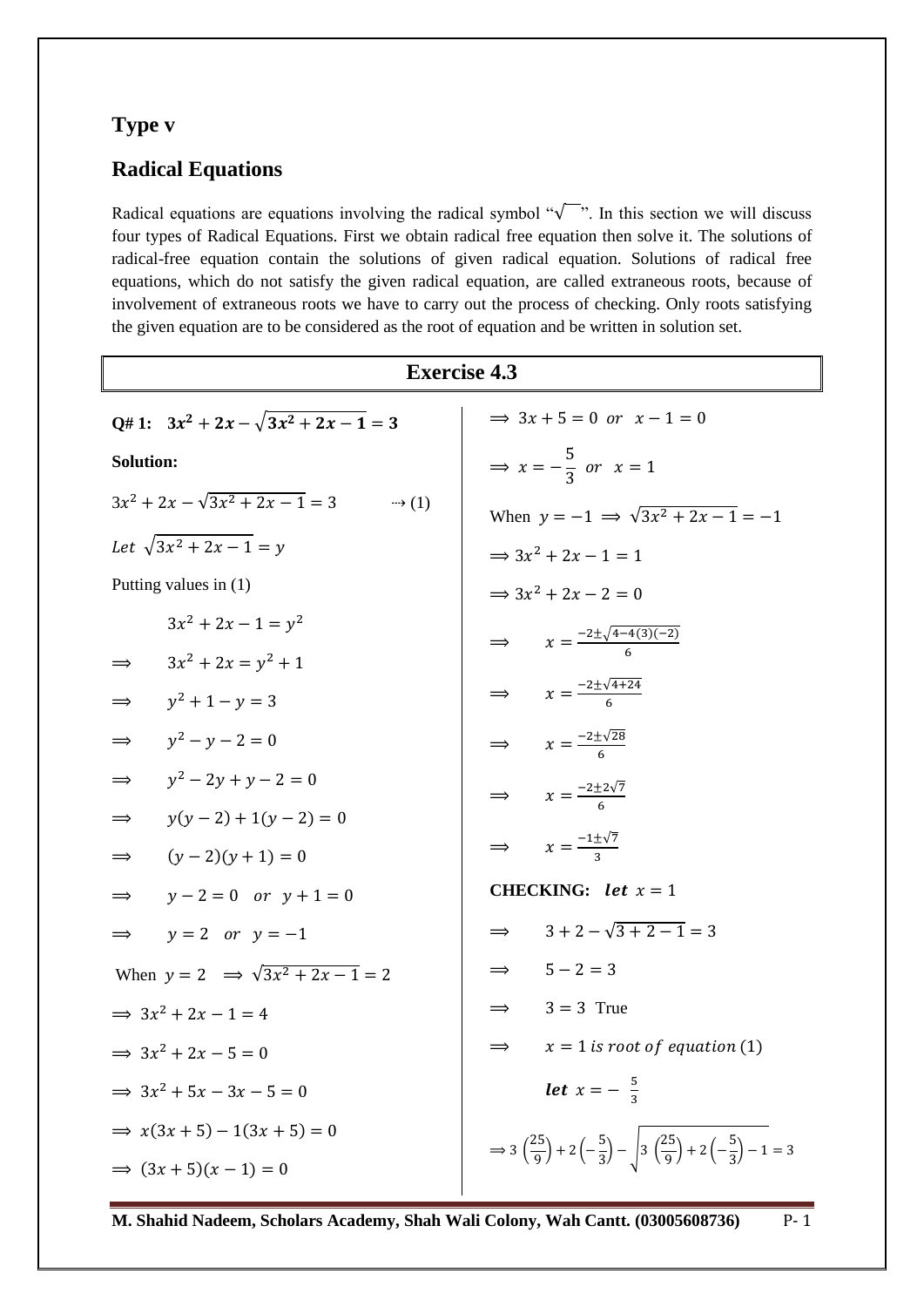$$
\frac{25}{3} - \frac{10}{3} - \sqrt{\frac{25}{3} - \frac{10}{3} - 1} = 3
$$
\n
$$
\frac{25 - 10}{3} - \sqrt{\frac{25 - 10 - 3}{3}} = 3
$$
\n
$$
\frac{25 - 10}{3} - \sqrt{\frac{25 - 10 - 3}{3}} = 3
$$
\n
$$
\frac{1}{3} - \sqrt{\frac{25 - 10 - 3}{3}} = 3
$$
\n
$$
\frac{1}{3} - \sqrt{\frac{25 - 10 - 3}{3}} = 3
$$
\n
$$
\Rightarrow 3 = 3 \text{ True}
$$
\n
$$
\Rightarrow x = -\frac{5}{3} \text{ is root of equation (1)}
$$
\n
$$
\text{let } x = \frac{-1 + \sqrt{7}}{3}
$$
\n
$$
\Rightarrow \frac{3}{1 + \sqrt{2}\sqrt{7}} + \frac{2(-1 + \sqrt{7})}{3} - \sqrt{3(\frac{-1 + \sqrt{7}}{3})^2 + 2(\frac{-1 + \sqrt{7}}{3}) - 1} = 3
$$
\n
$$
\Rightarrow \frac{3 - 2\sqrt{7} - 2 + 2\sqrt{7}}{3} - \sqrt{\frac{8 - 2\sqrt{7} - 2 + 2\sqrt{7} - 3}{3}} = 3
$$
\n
$$
\Rightarrow 2 - \sqrt{1} = 3
$$
\n
$$
\Rightarrow 1 = 3 \text{ False}
$$
\n
$$
\Rightarrow x = \frac{-1 + \sqrt{7}}{3} \text{ is an extraneous root of equation (1)}.
$$
\n
$$
\text{let } x = \frac{-1 - \sqrt{7}}{3}
$$
\n
$$
\Rightarrow 3(\frac{-1 - \sqrt{7}}{3})^2 + 2(\frac{-1 - \sqrt{7}}{3}) - \sqrt{3(\frac{-1 - \sqrt{7}}{3})^2 + 2(\frac{-1 - \sqrt{7}}{3}) - 1} = 3
$$
\n
$$
\Rightarrow 3 \frac{1 + 7 + 2\sqrt{7}}{3} + \frac{2(-1 - \sqrt{7})}{3} - \sqrt{3(\frac{-1 - \sqrt{7}}{3})^2 + 2(\frac{-1 - \sqrt{7}}{3}) - 1} = 3
$$
\n
$$
\Rightarrow 3 = 2 - \sqrt{1} = 3
$$
\n
$$
\Rightarrow
$$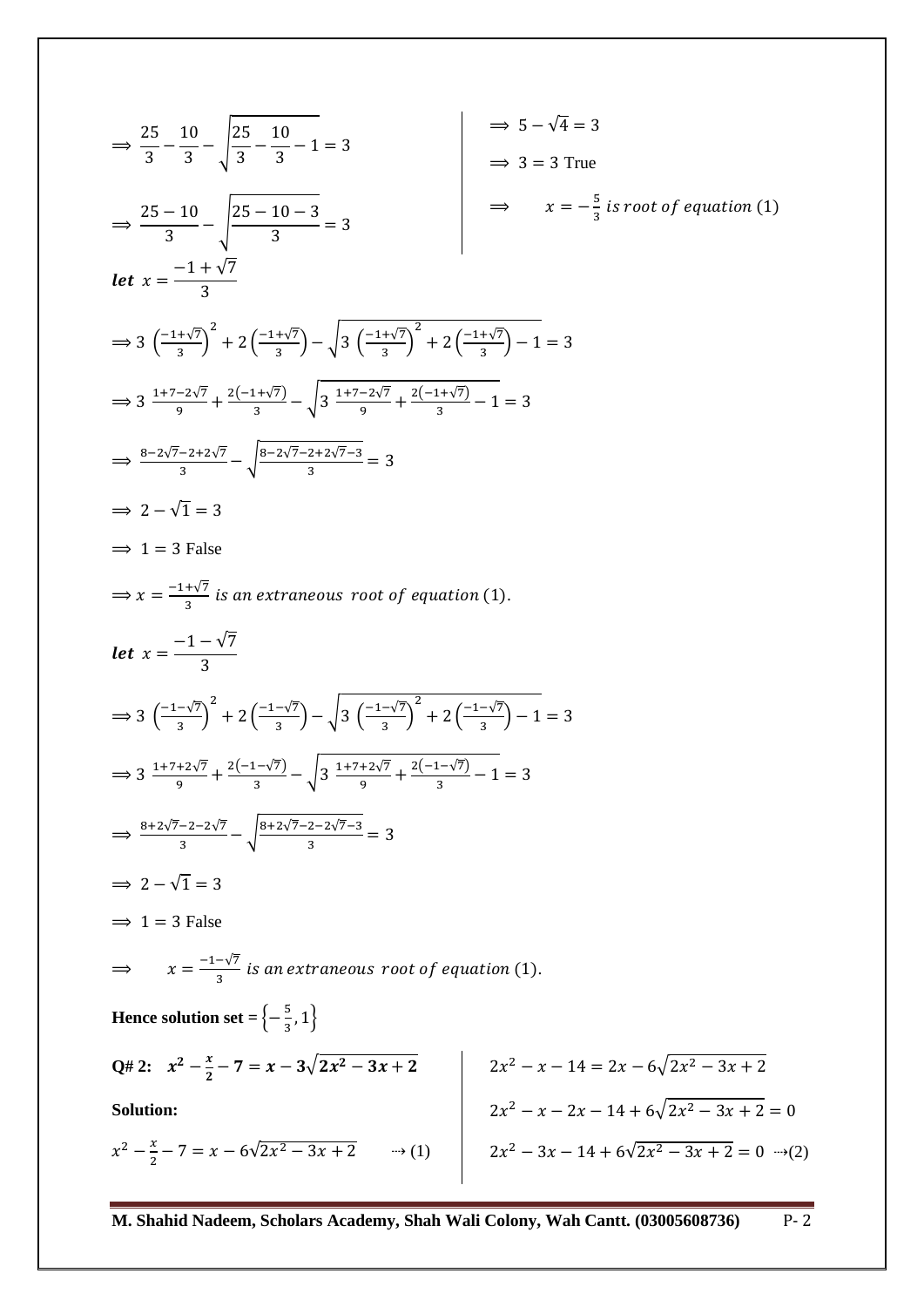Let 
$$
\sqrt{2x^2 - 3x + 2} = y
$$
  
\nPutting values in (2)  
\n $2x^2 - 3x + 2 = y^2$   
\n $2x^2 - 3x + 2 = y^2$   
\n $2x^2 - 3x + 2 = y^2$   
\n $2x^2 - 3x + 2 = 64$   
\n $2x^2 - 3x + 2 = 64$   
\n $2x^2 - 3x + 2 = 64$   
\n $2x^2 - 3x + 2 = 64$   
\n $2x^2 - 3x + 2 = 64$   
\n $2x^2 - 3x + 2 = 64$   
\n $2x^2 - 3x + 2 = 64$   
\n $2x^2 - 3x + 2 = 64$   
\n $2x^2 - 3x + 2 = 64$   
\n $2x^2 - 3x + 2 = 64$   
\n $2x^2 - 3x + 2 = 64$   
\n $2x^2 - 3x + 2 = 64$   
\n $2x^2 - 3x + 2 = 64$   
\n $2x^2 - 3x + 2 = 64$   
\n $2x^2 - 3x + 2 = 64$   
\n $2x^2 - 3x + 2 = 64$   
\n $x = \frac{3 \pm \sqrt{9-4(2)(-62)}}{4}$   
\n $x = \frac{3 \pm \sqrt{9-4(2)(-62)}}{4}$   
\n $x = \frac{3 \pm \sqrt{9-68}}{4}$   
\n $x = 2 \pm \sqrt{805}$   
\nWhen  $y = 2 \Rightarrow \sqrt{2x^2 - 3x + 2} = 2$   
\n $2x^2 - 3x + 2 = 4$   
\n $2x^2 - 3x + 2 = 4$   
\n $2x^2 - 3x + 2 = 4$   
\n $2x^2 - 3x + 2 = 4$   
\n $2x^2 - 3x + 2 = 4$   
\n $2x^2 - 3x + 2 = 4$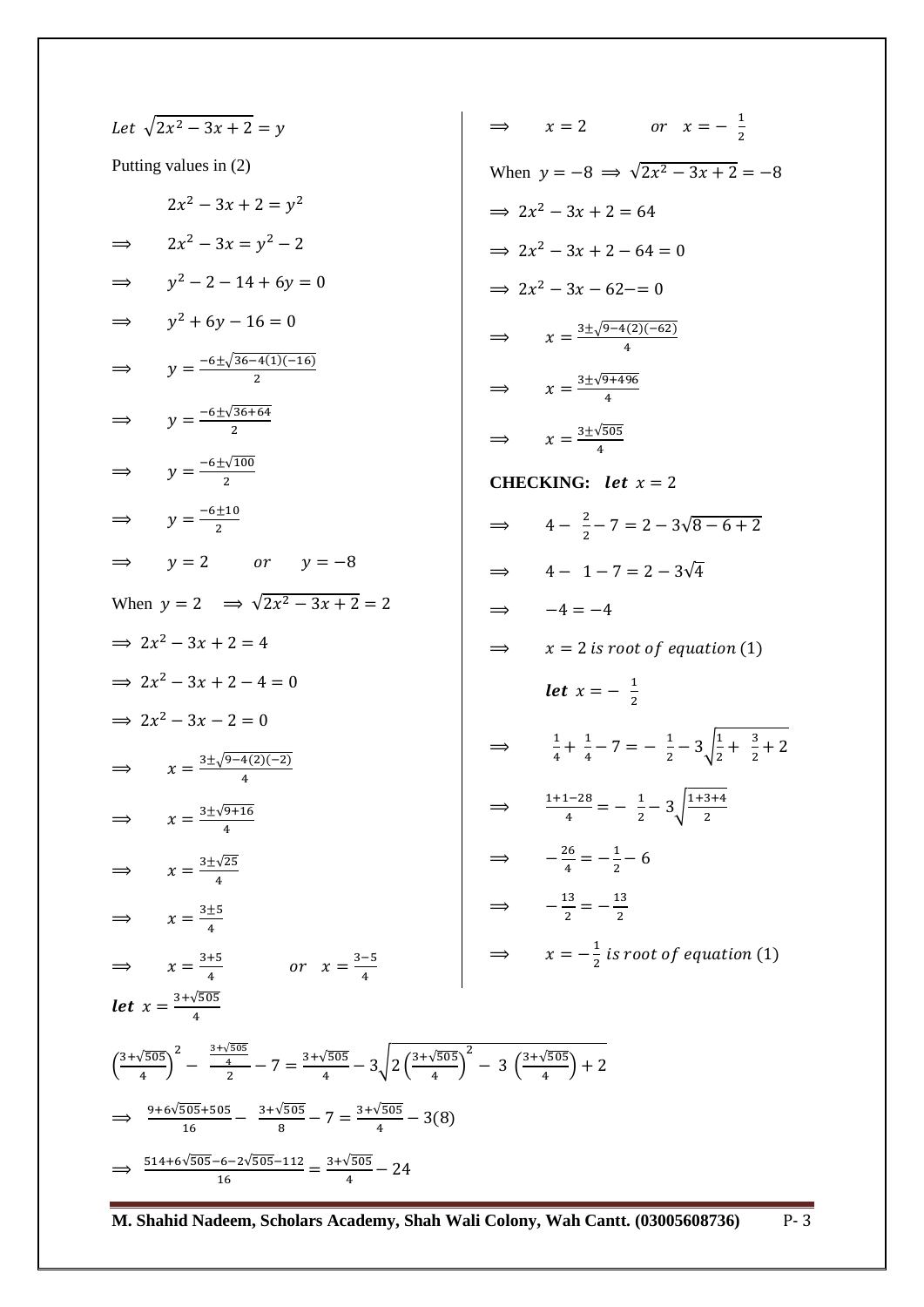| $\implies \frac{396 + 4\sqrt{505}}{16} = \frac{3 + \sqrt{505} - 96}{4}$                             |                                                          |  |  |
|-----------------------------------------------------------------------------------------------------|----------------------------------------------------------|--|--|
| $\Rightarrow \frac{99 + \sqrt{505}}{4} = \frac{-93 + \sqrt{505}}{4}$ False                          |                                                          |  |  |
| $\Rightarrow$ $x = \frac{3+\sqrt{505}}{4}$ is an extraneous root                                    |                                                          |  |  |
| Similarly on checking we come to know that $x = \frac{3-\sqrt{505}}{4}$ is also an extraneous root. |                                                          |  |  |
| Hence solution set = $\left\{-\frac{1}{2}, 2\right\}$                                               |                                                          |  |  |
| $\sqrt{2x+8} + \sqrt{x+5} = 7$<br>Q# 3:                                                             | $\Rightarrow \sqrt{8+8} + \sqrt{4+5} = 7$                |  |  |
|                                                                                                     | $\Rightarrow \sqrt{16} + \sqrt{9} = 7$                   |  |  |
| Squaring on both sides                                                                              | $\implies$ 4+3=7                                         |  |  |
| $2x + 8 + x + 5 + 2\sqrt{2x + 8} \cdot \sqrt{x + 5} = 49$                                           | $\implies$ 7 = 7 True                                    |  |  |
| $3x + 13 + 2\sqrt{(2x+8)(x+5)} = 49$                                                                | $x = 4$ is root of equation (1)                          |  |  |
| $2\sqrt{(2x+8)(x+5)} = 49 - 3x - 13$                                                                | <i>let</i> $x = 284$                                     |  |  |
| $2\sqrt{(2x+8)(x+5)} = 36-3x$                                                                       | $\sqrt{568+8} + \sqrt{284+5} = 7$                        |  |  |
| $2\sqrt{2x^2+18x+40} = 3(12-x)$                                                                     | $\sqrt{576} + \sqrt{289} = 7$<br>$\implies$              |  |  |
| Again squaring on both sides                                                                        | $24 + 17 = 7$<br>$\implies$                              |  |  |
| $4(2x^2+18x+40)=9(12-x)^2$                                                                          | $41 = 7$<br>False<br>$\implies$                          |  |  |
| $\implies$                                                                                          | $x = 284$ is an extraneous root<br>$\implies$            |  |  |
| $8x^2 + 72x + 160 = 9(144 + x^2 - 24x)$<br>$8x^2 + 72x + 160 = 1296 + 9x^2 - 216x$                  | Hence solution set = ${4}$                               |  |  |
| $\Rightarrow$<br>$8x^2 + 72x + 160 - 1296 - 9x^2 + 216x = 0$                                        | O# 4: $\sqrt{3x+4} = 2 + \sqrt{2x-4}$                    |  |  |
| $\implies$<br>$-x^2 + 288x - 1136 = 0$                                                              | <b>Solution:</b> $\sqrt{3x+4} = 2 + \sqrt{2x-4}$ (1)     |  |  |
| $\Rightarrow$<br>$x^2 - 288x + 1136 = 0$                                                            | $\sqrt{3x+4} - \sqrt{2x-4} = 2$                          |  |  |
| $\Rightarrow$<br>$x^2 - 284x - 4x + 1136 = 0$                                                       | Squaring on both sides                                   |  |  |
| $\implies$<br>$x(x-284)-4(x-284)=0$                                                                 | $3x + 4 + 2x - 4 - 2\sqrt{3x + 4}$ . $\sqrt{2x - 4} = 4$ |  |  |
| $\Rightarrow$<br>$(x-284)(x-4)=0$<br>$\Rightarrow$                                                  | $5x - 2\sqrt{3x + 4}$ , $\sqrt{2x - 4} = 4$              |  |  |
| $x - 284 = 0$ or $x - 4 = 0$<br>$\Rightarrow$                                                       | $-2\sqrt{3x+4}$ , $\sqrt{2x-4} = 4-5x$                   |  |  |
| $x = 284$ or $x = 4$<br>$\Rightarrow$                                                               | $-2\sqrt{(3x+4)(2x-4)} = 4-5x$                           |  |  |
| <b>Checking:</b><br>let $x=4$                                                                       |                                                          |  |  |
|                                                                                                     | $-2\sqrt{6x^2-4x-16} = 4-5x$                             |  |  |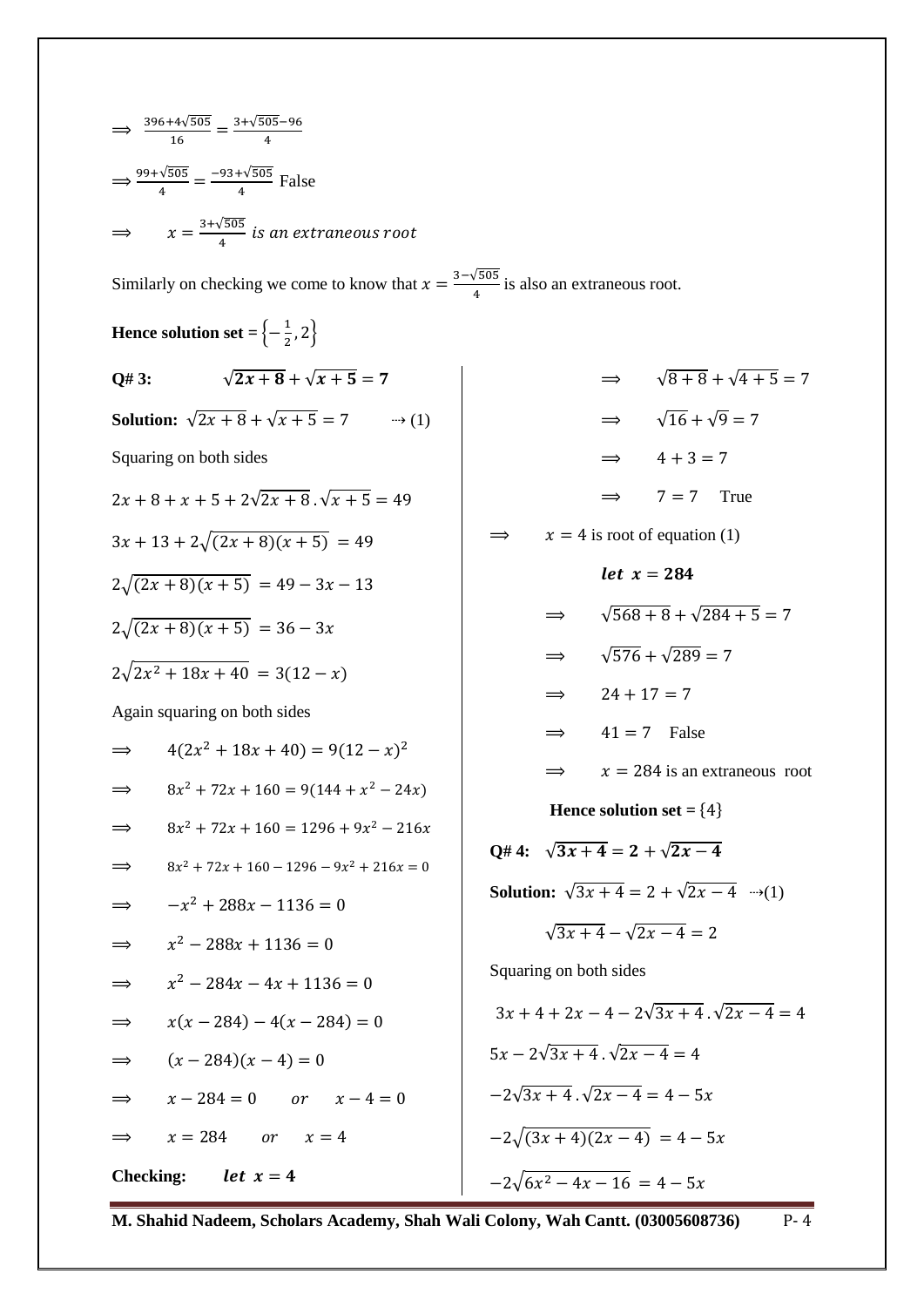Again squaring on both sides

| $\implies$                                                        |                           | $4(6x^2 - 4x - 16) = (4 - 5x)^2$          |  |
|-------------------------------------------------------------------|---------------------------|-------------------------------------------|--|
| $\Rightarrow$                                                     |                           | $24x^2 - 16x - 64 = 16 + 25x^2 - 40x$     |  |
| $\Rightarrow$                                                     |                           | $24x^2 - 16x - 64 - 16 - 25x^2 + 40x = 0$ |  |
| $\Rightarrow$                                                     | $-x^2 + 24x - 80 = 0$     |                                           |  |
| $\Rightarrow$                                                     | $x^2 - 24x + 80 = 0$      |                                           |  |
| $\Rightarrow$                                                     | $x^2 - 20x - 4x + 80 = 0$ |                                           |  |
| $\Rightarrow$                                                     | $x(x-20)-4(x-20)=0$       |                                           |  |
| $\Rightarrow$                                                     |                           | $(x-20)(x-4)=0$                           |  |
| $\Rightarrow$                                                     |                           | $x - 20 = 0$ or $x - 4 = 0$               |  |
| $\implies$                                                        |                           | $x = 20$ or $x = 4$                       |  |
|                                                                   |                           | <b>Checking:</b> <i>let</i> $x = 20$      |  |
|                                                                   | $\Rightarrow$             | $\sqrt{60+4}$ = 2 + $\sqrt{40-4}$         |  |
|                                                                   | $\Rightarrow$             | $\sqrt{64}$ = 2 + $\sqrt{36}$             |  |
|                                                                   | $\implies$                | $8 = 8$ True                              |  |
|                                                                   |                           | $x = 20$ is root of equation (1)          |  |
|                                                                   |                           | let $x = 4$                               |  |
|                                                                   | $\implies$                | $\sqrt{12+4} = 2 + \sqrt{8-4}$            |  |
|                                                                   |                           | $\sqrt{16} = 2 + \sqrt{4}$                |  |
|                                                                   |                           | $4 = 4$ True                              |  |
|                                                                   |                           | $x = 4$ is root of equation (1)           |  |
| Hence solution set $= \{4, 20\}$                                  |                           |                                           |  |
| Q#5: $\sqrt{x+7} + \sqrt{x+2} = \sqrt{6x+13}$<br><b>Solution:</b> |                           |                                           |  |
| $\sqrt{x+7} + \sqrt{x+2} = \sqrt{6x+13}$<br>$\rightarrow$ (1)     |                           |                                           |  |
| Squaring on both sides                                            |                           |                                           |  |
| $x + 7 + x + 2 + 2\sqrt{x + 7} \cdot \sqrt{x + 2} = 6x + 13$      |                           |                                           |  |

 $2x + 9 + 2\sqrt{(x + 7)(x + 2)} = 6x + 13$ 

|                              | $2\sqrt{(x+7)(x+2)} = 6x + 13 - 2x - 9$                                            |  |
|------------------------------|------------------------------------------------------------------------------------|--|
|                              | $2\sqrt{(x+7)(x+2)} = 4x+4$                                                        |  |
|                              | $2\sqrt{x^2+9x+14}=4(x+1)$                                                         |  |
|                              | Again squaring on both sides                                                       |  |
| $\Rightarrow$                | $4(x^2+9x+14)=16(x+1)^2$                                                           |  |
| $\Rightarrow$                | $4x^2 + 36x + 56 = 16(x^2 + 2x + 1)$                                               |  |
| $\Rightarrow$                | $4x^2 + 36x + 56 = 16x^2 + 32x + 16$                                               |  |
| $\Rightarrow$                | $4x^2 + 36x + 56 - 16x^2 - 32x - 16 = 0$                                           |  |
| $\Rightarrow$                | $-12x^2 + 4x + 40 = 0$                                                             |  |
| $\Rightarrow$                | $-4(3x^2 - x - 10) = 0$                                                            |  |
| $\Rightarrow$                | $3x^2 - x - 10 = 0$                                                                |  |
| $\Rightarrow$                | $3x^2 - 6x + 5x - 10 = 0$                                                          |  |
| $\Rightarrow$                | $3x(x-2) + 5(x - 2) = 0$                                                           |  |
| $\Rightarrow$                | $(x-2)(3x+5)=0$                                                                    |  |
| $\Rightarrow$                | $x - 2 = 0$ or $3x + 5 = 0$                                                        |  |
| $\implies$                   | $x = 2$ or $x = -\frac{5}{3}$                                                      |  |
| <b>Checking:</b> $let x = 2$ |                                                                                    |  |
|                              | $\sqrt{2+7} + \sqrt{2+2} = \sqrt{12+13}$                                           |  |
|                              | $\sqrt{9} + \sqrt{4} = \sqrt{12 + 13}$                                             |  |
| $\Rightarrow$                | $3 + 2 = 5$                                                                        |  |
|                              | $5 = 5$<br>True                                                                    |  |
|                              | $x = 2$ is root of equation (1)                                                    |  |
|                              | <i>let</i> $x = -\frac{5}{3}$                                                      |  |
|                              | $\sqrt{-\frac{5}{3}+7}+\sqrt{-\frac{5}{3}+2}=\sqrt{6\left(-\frac{5}{3}\right)+13}$ |  |
|                              | $\sqrt{\frac{16}{3}} + \sqrt{\frac{1}{3}} = \sqrt{-10 + 13}$                       |  |
|                              |                                                                                    |  |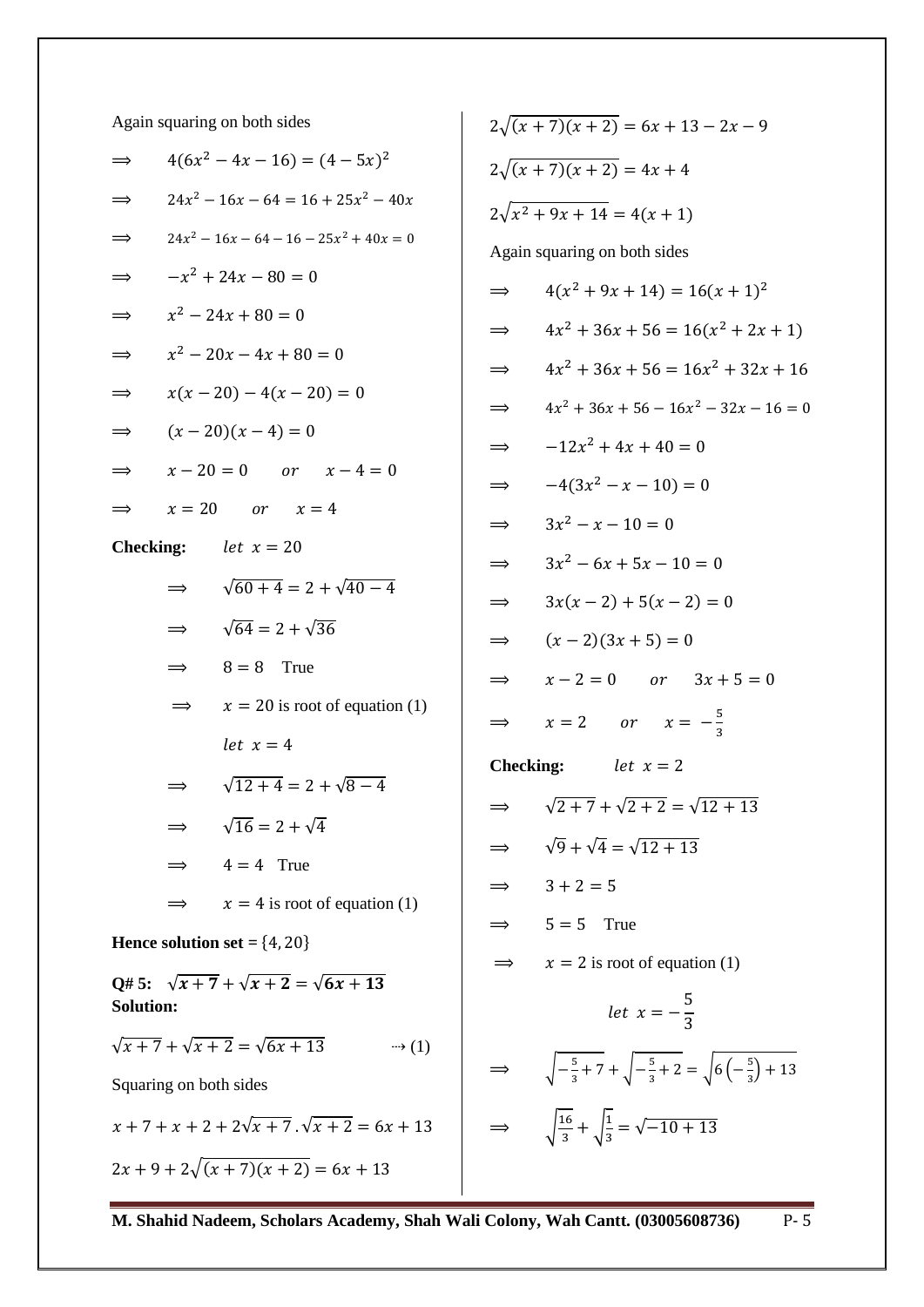$$
\Rightarrow \frac{4}{\sqrt{3}} + \frac{1}{\sqrt{3}} = \sqrt{3}
$$
  
\n
$$
\Rightarrow \frac{5}{\sqrt{3}} = \frac{3}{\sqrt{3}}
$$
 False  
\n
$$
\Rightarrow x = -\frac{5}{3}
$$
 is an extaneous root.  
\nHence solution set = {2}  
\n
$$
Q# 6: \sqrt{x^2 + x + 1} - \sqrt{x^2 + x - 1} = 1
$$
  
\nSolution:  
\n
$$
\sqrt{x^2 + x + 1} = \sqrt{x^2 + x - 1} = 1
$$
  
\n
$$
\Rightarrow 4x^2 + 4x + 1 = 9
$$
  
\n
$$
\Rightarrow 4x^2 + 4x + 1 = 9
$$
  
\n
$$
\Rightarrow 4x^2 + 4x + 1 = 9
$$
  
\n
$$
\Rightarrow 4x^2 + 4x - 5 = 0
$$
  
\n
$$
\Rightarrow 4x^2 + 4x - 5 = 0
$$
  
\n
$$
\Rightarrow 4x^2 + 4x - 5 = 0
$$
  
\n
$$
\Rightarrow 4x^2 + 4x - 5 = 0
$$
  
\n
$$
\Rightarrow 4x^2 + 4x - 5 = 0
$$
  
\n
$$
\Rightarrow 4x^2 + 4x - 5 = 0
$$
  
\n
$$
\Rightarrow 4x^2 + 4x - 5 = 0
$$
  
\n
$$
\Rightarrow 4x^2 + 4x - 5 = 0
$$
  
\n
$$
\Rightarrow x = \frac{-4 \pm \sqrt{16-4(3)(-5)}}{8}
$$
  
\n
$$
\Rightarrow x = \frac{-4 \pm \sqrt{16-4(3)(-5)}}{8}
$$
  
\n
$$
\Rightarrow x = \frac{-4 \pm \sqrt{16-4(3)(-5)}}{8}
$$
  
\n
$$
\Rightarrow x = \frac{-4 \pm \sqrt{6}}{8}
$$
  
\n
$$
\Rightarrow x = \frac{-4 \pm \sqrt{6}}{8}
$$
  
\n
$$
\Rightarrow x = \frac{-4 \pm \sqrt{6}}{8}
$$
  
\n
$$
\Rightarrow x = \frac{-1 \pm \sqrt{6}}{2}
$$
  
\n
$$
\Rightarrow 4x^2 + 4x - 5 = 0
$$
  
\n
$$
\Rightarrow x = \frac
$$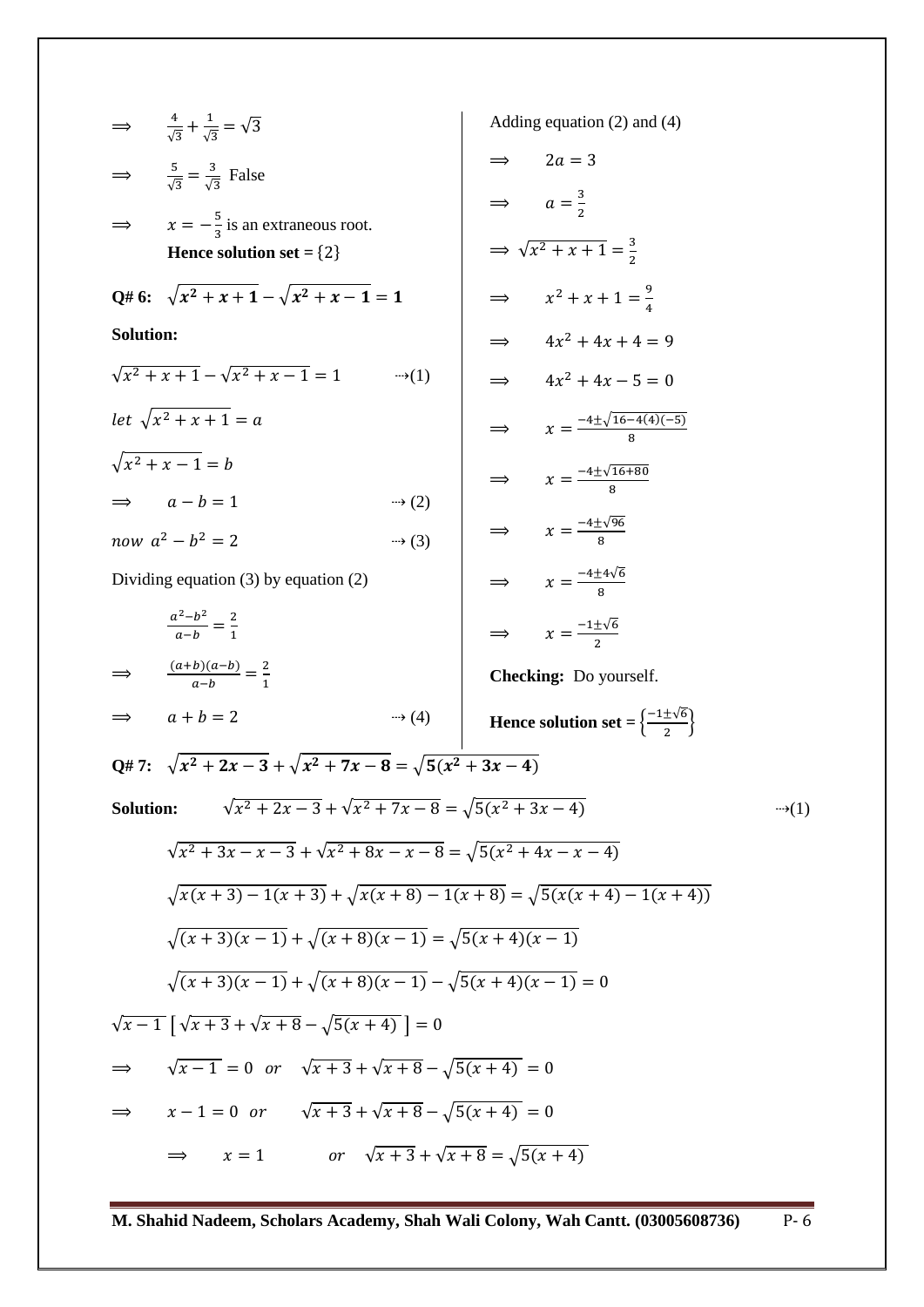| Now solving $\sqrt{x+3} + \sqrt{x+8} = \sqrt{5(x+4)}$                  | $x^2 + 3x - x - 3 = 0$<br>$\Rightarrow$                        |  |
|------------------------------------------------------------------------|----------------------------------------------------------------|--|
| Squaring on both sides                                                 | $x(x+3)-1(x+3)=0$<br>$\implies$                                |  |
| $x + 3 + x + 8 + 2\sqrt{x + 3} \cdot \sqrt{x + 8} = 5(x + 4)$          | $(x+3)(x-1) = 0$<br>$\implies$                                 |  |
| $2x + 11 + 2\sqrt{(x + 3)(x + 8)} = 5x + 20$                           | $x + 3 = 0$ or $x - 1 = 0$<br>$\implies$                       |  |
| $2\sqrt{(x+3)(x+8)} = 5x + 20 - 2x - 11$                               | $x=-3$ or $x=1$<br>$\implies$                                  |  |
| $2\sqrt{x^2+11x+24}=3x+9$                                              | <b>Checking:</b><br>let $x = -3$                               |  |
| $2\sqrt{x^2+11x+24} = 3(x+3)$                                          | $\sqrt{9-6-3} + \sqrt{9-21-8} = \sqrt{5(9-9-4)}$<br>$\implies$ |  |
|                                                                        | $\Rightarrow \sqrt{0} + \sqrt{-20} = \sqrt{5(-4)}$             |  |
| Again squaring on both sides                                           | $\Rightarrow \sqrt{-20} = \sqrt{-20}$<br>True                  |  |
| $4(x^2 + 11x + 24) = 9(x + 3)^2$<br>$\implies$                         | $x = -3$ is root of equation (1)<br>$\Rightarrow$              |  |
| $4x^2 + 44x + 96 = 9(x^2 + 6x + 9)$<br>$\Rightarrow$                   | let $x = 1$                                                    |  |
| $4x^2 + 44x + 96 = 9x^2 + 54x + 81$<br>$\implies$                      | $\sqrt{1+2-3} + \sqrt{1+7-8} = \sqrt{5(9-9-4)}$                |  |
| $4x^2 + 44x + 96 - 9x^2 - 54x - 81 = 0$<br>$\implies$                  | $\implies$                                                     |  |
| $-5x^2 - 10x + 15 = 0$<br>$\implies$                                   | $\sqrt{0} + \sqrt{0} = \sqrt{5(0)}$<br>$\implies$              |  |
| $-5(x^2+2x-3)=0$<br>$\Rightarrow$                                      | $0 = 0$ True<br>$\implies$                                     |  |
| $x^2 + 2x - 3 = 0$<br>$\implies$                                       | $x = 1$ is root of equation (1)<br>$\implies$                  |  |
|                                                                        | Hence solution set = $\{-3, 1\}$                               |  |
| $\sqrt{2x^2-5x-3}+3\sqrt{2x+1}=\sqrt{2x^2+25x+12}$<br>Q#8:             |                                                                |  |
| $\sqrt{2x^2-5x-3}+3\sqrt{2x+1}=\sqrt{2x^2+25x+12}$<br><b>Solution:</b> | $\rightarrow$ (1)                                              |  |
| $\sqrt{2x^2-6x+x-3}+3\sqrt{2x+1}=\sqrt{2x^2+24x+x+12}$                 |                                                                |  |
| $\sqrt{2x(x-3) + 1(x+3)} + 3\sqrt{2x+1} = \sqrt{2x(x+12) + 1(x+12)}$   |                                                                |  |
| $\sqrt{(x-3)(2x+1)} + 3\sqrt{2x+1} = \sqrt{(x+12)(2x+1)}$              |                                                                |  |
| $\sqrt{(x-3)(2x+1)} + 3\sqrt{2x+1} - \sqrt{(x+12)(2x+1)} = 0$          |                                                                |  |
| $\sqrt{2x+1}$ $\sqrt{x-3}+3-\sqrt{x+12}$   = 0                         |                                                                |  |
| $\sqrt{2x+1} = 0$ or $\sqrt{x-3} + 3 - \sqrt{x+12} = 0$                |                                                                |  |
| $2x + 1 = 0$ or $\sqrt{x-3} - \sqrt{x+12} = -3$<br>$\Rightarrow$       |                                                                |  |
| $\Rightarrow$ $x=-\frac{1}{2}$ or $\sqrt{x-3}-\sqrt{x+12}=-3$          |                                                                |  |
| Now solving $\sqrt{x-3} - \sqrt{x+12} = -3$                            | Squaring on both sides                                         |  |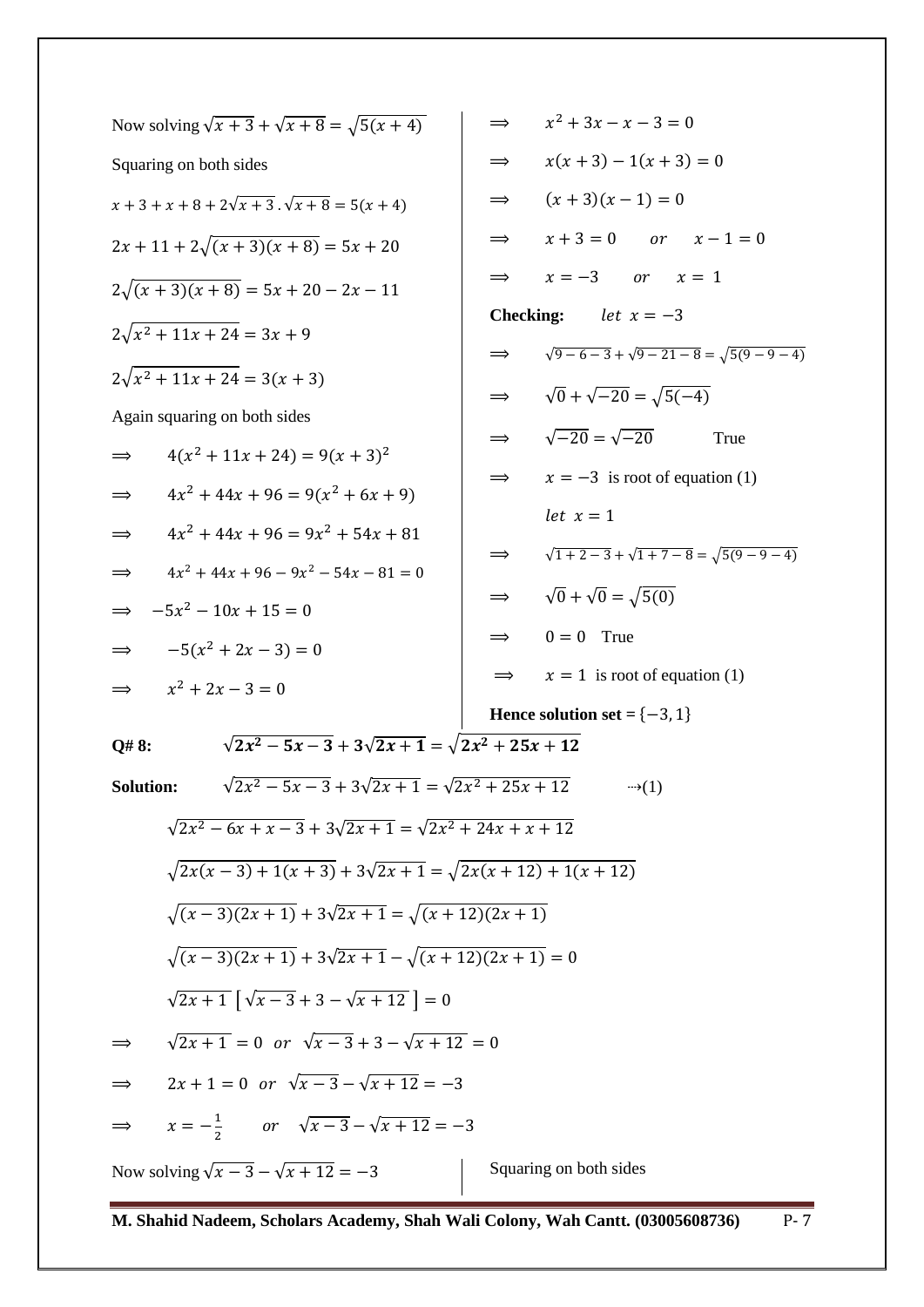$$
x-3+x+12+2\sqrt{x-3}.\sqrt{x+12} = 9
$$
\n
$$
2x+9+2\sqrt{(x-3)(x+12)} = 9
$$
\n
$$
2\sqrt{(x-3)(x+12)} = 2x
$$
\n
$$
2\sqrt{(x-3)(x+12)} = 2x
$$
\n
$$
2\sqrt{(x-3)(x+12)} = 2x
$$
\n
$$
x^2+9x-36 = x^2
$$
\n
$$
x^2+9x-36 = x^2
$$
\n
$$
x^2+9x-36 = x^2
$$
\n
$$
x^2+9x-36 = x^2
$$
\n
$$
x^2+9x-36 = x^2
$$
\n
$$
x^2+9x-36 = x^2
$$
\n
$$
x^2+9x-36 = x^2
$$
\n
$$
x^2+9x-36 = x^2
$$
\n
$$
x^2+9x-36 = x^2
$$
\n
$$
x^2+3x-36 = x^2
$$
\n
$$
x^2+3x-36 = x^2
$$
\n
$$
x^2+3x-36 = x^2
$$
\n
$$
x^2+3x-36 = x^2
$$
\n
$$
x^2+3x-36 = x^2
$$
\n
$$
x^2+3x-24 = x^2
$$
\n
$$
x^2+3x-12 = 12
$$
\n
$$
x^2+12 = 12
$$
\n
$$
x^2+12 = 12
$$
\n
$$
x^2+12 = 12
$$
\n
$$
x^2+12 = 12
$$
\n
$$
x^2+12 = 12
$$
\n
$$
x^2+3x-12 = 12
$$
\n
$$
x^2+3x-12 = 12
$$
\n
$$
x^2+3x-12 = 12
$$
\n
$$
x^2+3x-12 = 12
$$
\n
$$
x^2+3x-12 = 12
$$
\n
$$
x^2+3x-12 = 12
$$
\n
$$
x^2+3x
$$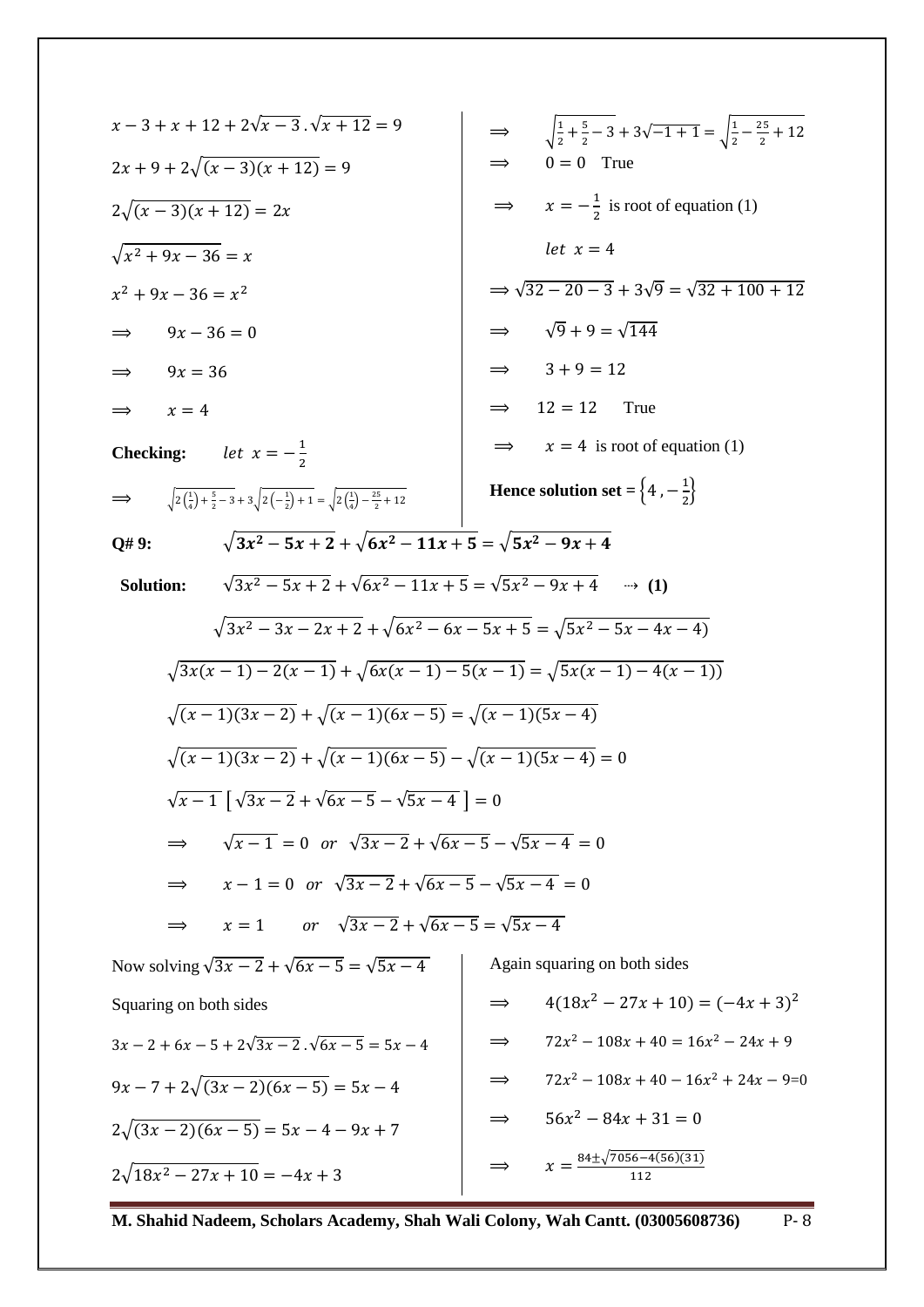⇒ 
$$
x = \frac{16+4\sqrt{7656-6944}}{112}
$$
  
\n⇒  $x = \frac{8+4\sqrt{7}}{112}$   
\n⇒  $x = \frac{21+4\sqrt{7}}{112}$   
\n⇒  $x = \frac{21+4\sqrt{7}}{112}$   
\n⇒  $x = \frac{21+4\sqrt{7}}{112}$   
\n⇒  $x = \frac{21+4\sqrt{7}}{112}$   
\n⇒  $x = \sqrt{27+28}$   
\nChecking: Do yourself  
\nHence solution set = {1}  
\n $(x + 4)(x + 1) = \sqrt{x^2 + 2x - 15} + 3x + 31$   
\n $x^2 + 5x + 4 = \sqrt{x^2 + 2x - 15} + 3x + 31$   
\n $x^2 + 5x + 4 = \sqrt{x^2 + 2x - 15} = 0$   
\n $x^2 + 2x - 27 - \sqrt{x^2 + 2x - 15} = 0$   
\n $x^2 + 2x - 15 = y^2$   
\n $x^2 + 2x - 15 = y^2$   
\n⇒  $x^2 + 2x - 15 = y^2$   
\n⇒  $x^2 + 2x - 15 = y^2$   
\n⇒  $x^2 + 2x - 15 = y^2$   
\n⇒  $y^2 - y - 12 = 0$   
\n⇒  $y^2 - y - 12 = 0$   
\n⇒  $y^2 - y - 12 = 0$   
\n⇒  $y + 3 = 0$  or  $y - 4 = 0$   
\n⇒  $y = -3$  or  $y = 4$   
\nWhen  $y = -3$  ⇒  $\sqrt{x^2 + 2x - 15} = -3$   
\n⇒  $x^2 + 2x - 15 = 9$   
\n⇒  $x^2 + 2x - 15 = 9$   
\n⇒  $x^2 + 2x - 15 = 9$   
\n⇒  $x^2 + 2x - 15 = 9$   
\n⇒  $x^2 + 2x - 15 = 9$   
\n⇒  $x^2 + 2x - 15 = 9$